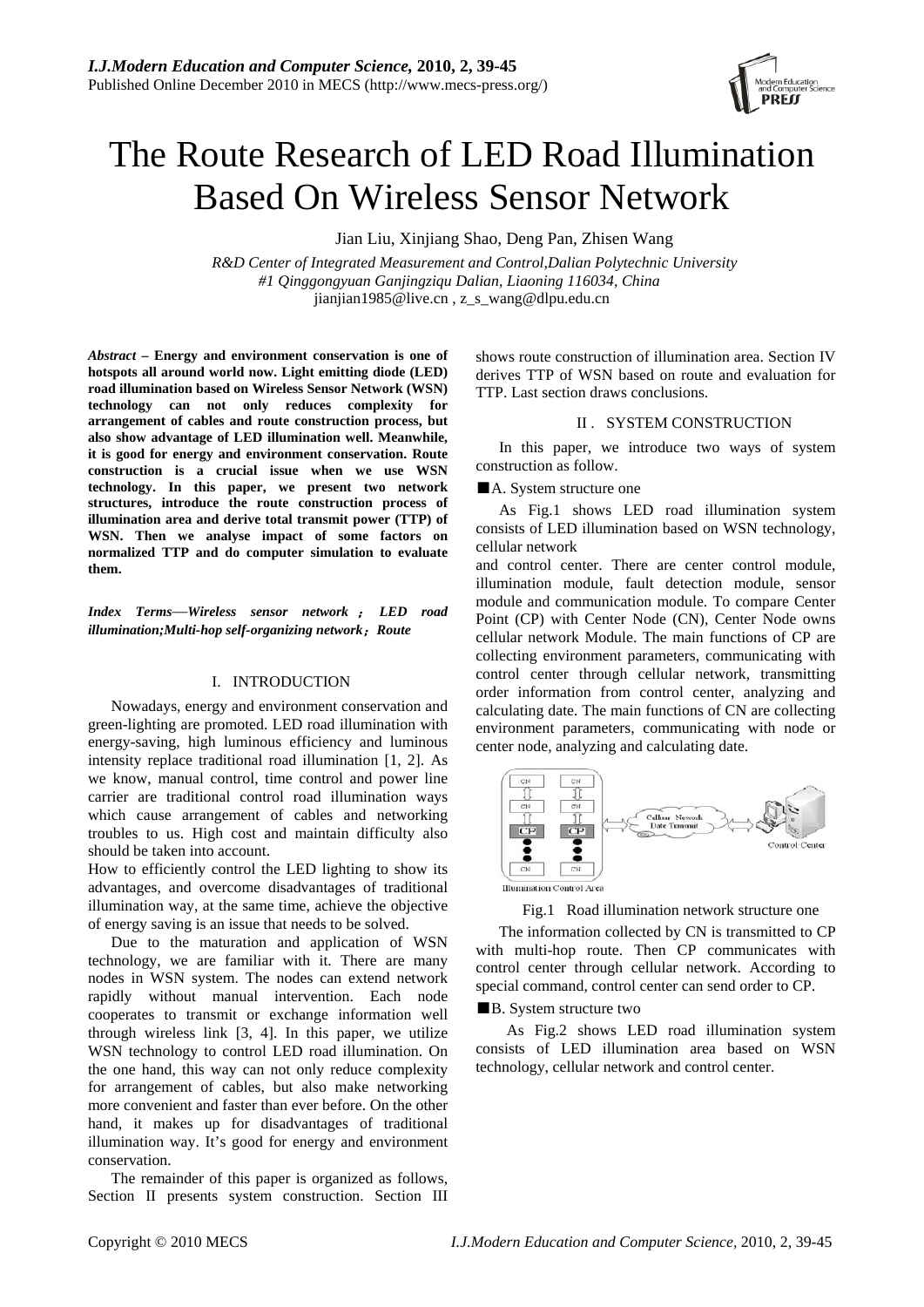

Fig.2 Road illumination network structure two

There are CP, Child Center Point (CCP) and Child CN in illumination area.

III. ROUTE CONSTRUCTION OF ILLUMINATION AREA

■ A. Route construction process based on System structure one

In this part, we will analyse route construction process of illumination area and derive TTP of WSN based on two different route constructions. Firstly, as Fig.3 shows route construction process of system structure one.



Fig.3 Environment schema of system structure one

#### ◆Step1 Node identification

 Each node transmits pilot signal (PS) of same frequency in PS channel. Meanwhile, each node utilizes PS power to calculate required transmit power  $P_{t,req}$ . The required transmit power is given by

$$
P_{t,req}(j,i) = P_{req} + [P_t(i) - P_r(j)],
$$
 (1)

where  $P_{t,req}$  is the required transmit power from sending node #*i* to receiving node # *j* ,  $P_{\text{req}}$  is threshold power of receiving node #  $j$ ,  $P<sub>i</sub>(i)$  is transmit power of sending node  $\#i$ ,  $P(x)$  is receive power of receiving node # *j* ,  $P_t(i) - P_r(j)$  is path loss between sending node  $\#i$  and receiving node  $\#i$ .

 Every receiving node need feed back required transmit power to sending node after calculation. At the same time, the sending node writes down the node address of return information node. We assume that every sending node chooses only one path which has lowest power consumption to transmit route construction information.

◆Step2 Transmitting route construction message

Uplink(CN to CP), the content of route construction message includes (a)source node address, (b)forwarding information address, (c)center node address, (d)the number of hops,(e)transmit power, (f)total transmit power along the route.

 Downlink(CP to CN), the content of route confirmation message includes (a)center node address, (b)source node address, (c)forwarding information address, (d)route confirmation.

 **a.** Each node transmits route construction message to one path of lowest power consumption. The path is confirmed by Step1.

**b.** Receiving node  $\# j$  receives route construction message from sending node  $\#i$ . TTP is given by

$$
P = \sum_{h=1}^{H} P_t \,, \tag{2}
$$

where *h* is number of hop,  $h \in (1,2,3...H)$ .

◆Step3 Route confirmation and construction of route table

Route construction message of every node is ransmitted to center node through multi-hop route. Then CP not only registers the optimum route, but also sends route confirmation message to each CN.

◆ Step4 Every receiving node should revert one N1's ucknowledge message to sending node when it has received information. If sending node couldn't receive acknowledge message normally, the route should be reconstructed. On the other hand, if climate changes unexpectedly, we could update the route table periodically.

## ■ B. Route construction process based on System structure two

Fig.4 shows environment schema. Route construction process of system structure two can be described as follow,



Fig.4 Environment schema of system structure two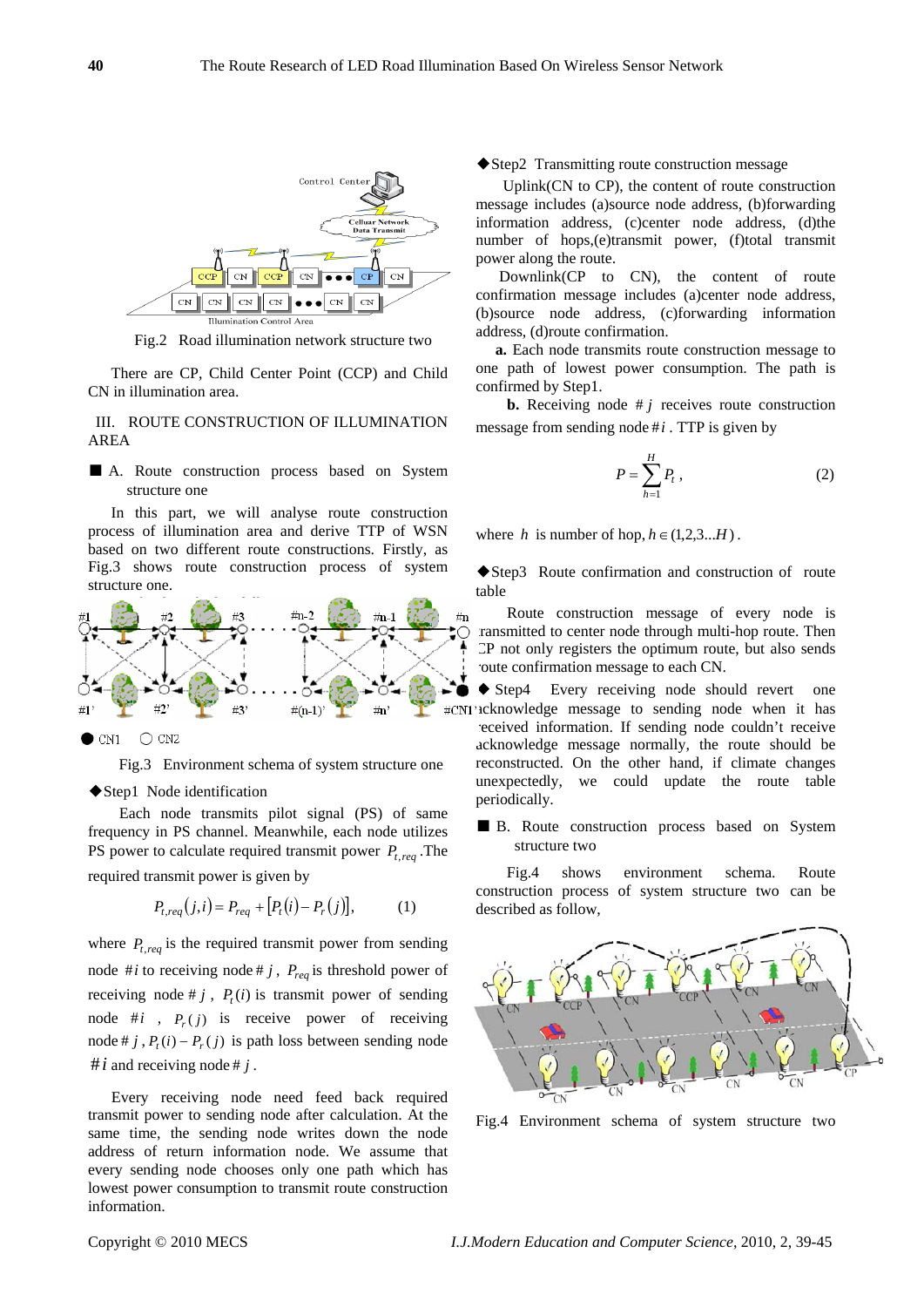First of all, we divide nodes into different groups; every group selects only one CCP automatically. Secondly, all information of CN is sent to CCP when they get some information. Then, CCP communicates with CCP of different group one by one. Finally, CP obtains the information. Next part, we will introduce the route construction in detail.

### ◆Step1 Grouping

We assume that the number of system node is *M*  $(M \geq 4$  and M is even), N is number of node in one group ( $N \geq 4$ , *N* is even and  $N \leq M$ ). We arrange the group from left to right, the result of  $(M \mod N)$ belong to last group. According to the address code which is stored in CP, CP could send Grouping Message (GM) to every node for grouping. GM includes ①CP address, ②group No., ③member address code inside same group, ④energy threshold.

### ◆Step2 Selection of CCP

 Every node compares member address code in GM with itself after grouping. The node who has minimum member address code becomes CCP first. Then, CCP send one broadcast message to nodes in same group. The broadcast message will inform node that who CCP is. As we know, the CP and CCP consume more energy than other nodes. In order to keep durability of WSN, we let the nodes become CCP in turn according to address code from minimum address code to maximum address code.

#### ◆Step3 Route construction

 In this process, we divide route construction into two parts. One part is route construction between CN and CCP in same group. The other part is route construction between CCP and CP.

**1.** Route construction between CN and CCP in same group

Each CN transmits PS of same frequency in PS channel. PS includes ①sending node address code, ②sending node group NO., ③transmit power. Meanwhile, each node utilizes PS power to calculate required transmit power  $P_{t,req}$ . The required transmit power is given by (1).Every receiving node need feed back required transmit power to sending node after calculation. At the same time, the sending node writes down the node address of return information node. We assume that every sending node chooses only one path which has lowest power consumption to transmit route construction information.

## **a. Transmitting route request (RREQ)**

In every group, CN transmits RREQ along the optimum route.The content of RREQ includes ①source node address, ②forwarding node address,③CCP address,④the number of hops,⑤transmit power,⑥total transmit power along the route, $\circ$ time to live(TTL). On the one hand, TTL prevents RREQ in WSN to form closed loop. On the other hand, WSN may use TTL to abandon RREQ, if the destination doesn't receive the RREQ for a long time.

Then, every CN transmits the RREQ with  $P_{t}$  req through optimum route which is determined by PS.

#### **b. Send back route reply (RREP)**

 The content of RREP includes①CCP address, ②source node address, ③forwarding node address.

Each node need send back RREP to build an effective route when they receive RREQ. If sending nodes don't receive RREP for a period, sending nodes will transmit RREQ again. We suppose that sending nodes transmit RREQ many times later, receiving nodes still don't receive it. We think the receiving node doesn't run normally. Then, the optimum route will be rebuilt again, and resend the RREQ to construct route.

**2.** Route construction between CCP and CP

 CCP will transmit broadcast message for finding next CCP to build route. Broadcast message includes that ① CCP (Sending) address code, ②group No., ③CP address code. Each CCP need send back RREP to build an effective route when they receive broadcast message.

 The CCP transmit information one by one to CP. At last, the information will arrive at CP through CCPs which are from different groups. For every CCP, it records the optimum route which is from CNs to CCP and member address code of same group. CP will check whether any node lost in WSN when it receives RREQ. Then, CP send back RREP.

◆Step4 Management of Route

We know that climate changes unexpectedly and the device often doesn't run normally. So we should update the route table periodically.

## IV ANALYSE OF TTP BASED ON ROUTE

■A. TTP based on system structure one

We'll analyze the transmission power of WSN in LED Illumination area after route construction. First of all, we analyse it based on system structure one.

For receiving node  $\# j$ , the receive power is given by (3) [5, 6]

$$
P_r(j) = P_t(i) \times (Const \times d^{-\alpha} \times 10^{-\frac{\delta(t)}{10}}), \quad (3)
$$

where  $P_{i}(i)$  is transmit power of node,  $\alpha$  is the path loss exponent,  $\delta(t)$  is shadowing loss with the standard deviation  $\sigma = 7dB$ , *d* is distance between each node,  $Const = 1$ .

 Due to close distance and straight path between one node and the other node, we assume that Eq. (3) is electromagnetic wave model in free space. We could neglect the multipath fading. However, trees shadowing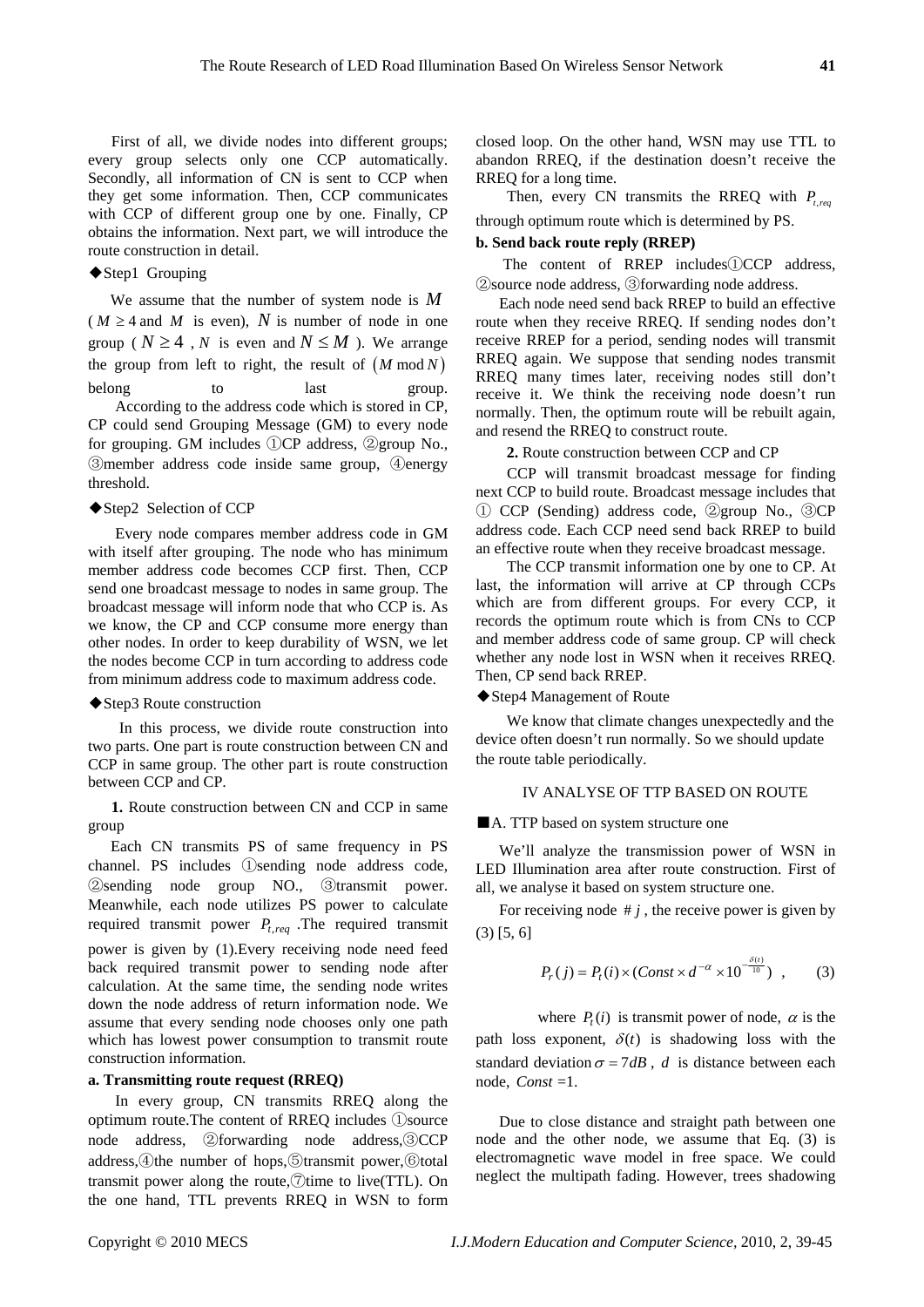should be taken into consideration. Then Eq. (3) is expressed as below

$$
P_t(i) = \frac{P_r(j)}{d_{i,j}^{-\alpha} 10^{-\frac{\delta_{i,j}}{10}}}
$$
 (4)

Transmit power of source node is given by

$$
P_t(1) = \frac{P_r(j)}{d_{1,j}^{-\alpha} 10^{-10}}
$$
 (5)

Receive power  $P_r(j)$  at receiving node # *j* except for source node is given by

$$
P_r(j) = P_t(i)d_{i,j}^{-\alpha}10^{-\frac{\delta_{i,j}}{10}}
$$
 (6)

To assume  $P_r(j) = P_{req}$ , then Eq. (6) is transformed to Eq. (7) as follow

$$
P_t(i) = \frac{P_{req}}{d_{i,j}^{-\alpha} 10^{-\frac{\delta_{i,j}}{10}}}
$$
(7)

So TTP of one sending node is given by

$$
P_{total} = \sum_{h=1}^{H} \left( \frac{P_{req}}{d_{i,j(h)}^{-\alpha} 10^{-\frac{\delta_{i,j(h)}}{10}}} \right),
$$
 (8)

then we could get the TTP of all nodes in system is given by

$$
P_{total} = \sum_{n=1}^{N} \sum_{h=1}^{H} \left( \frac{P_{req}}{d_{i,j[h(n)]}^{-\alpha} 10^{-\frac{\delta_{i,j[h(n)]}}{10}}} \right),
$$
 (9)

where *n* is number of nodes,  $n \in (1,2,3...N)$ .

We will analyse impact of some factors on normalized TTP and do computer simulation to evaluate them. In this paper, *d* is the distance between each node,  $d = 30m$ . *N* is number of node,  $N = 50$ .  $\alpha$  is the path loss exponent  $\alpha = 2.0, 2.5, 3.0$ .  $\delta$  is shadowing loss with the standard deviation  $\sigma = 7dB$ . In order to normalized total transmit power  $P_{norm}$  is defined as the TTP in system normalized by that of one-hop case.  $P_{norm} = \frac{P_{total}}{P_{one-hop}}$  $=\frac{I_{total}}{P_{one-hop}}$ , where  $P_{total}$  is given by Eq.(9),  $P_{norm}$ 

becomes





Fig.5 Impact of node number on normalized TTP of system structure one

As Fig.5 shows  $\sigma = 7dB$ ,  $d = 30m$ , for different  $\alpha$ . The information is transmitted along optimal path. With the raising the number of node, self-organizing and multi-hop route can obviously decrease the transmit power. It is helpful for saving system energy, and it is a good solution to solve the problems which traditional road illumination control ways cause.



structure one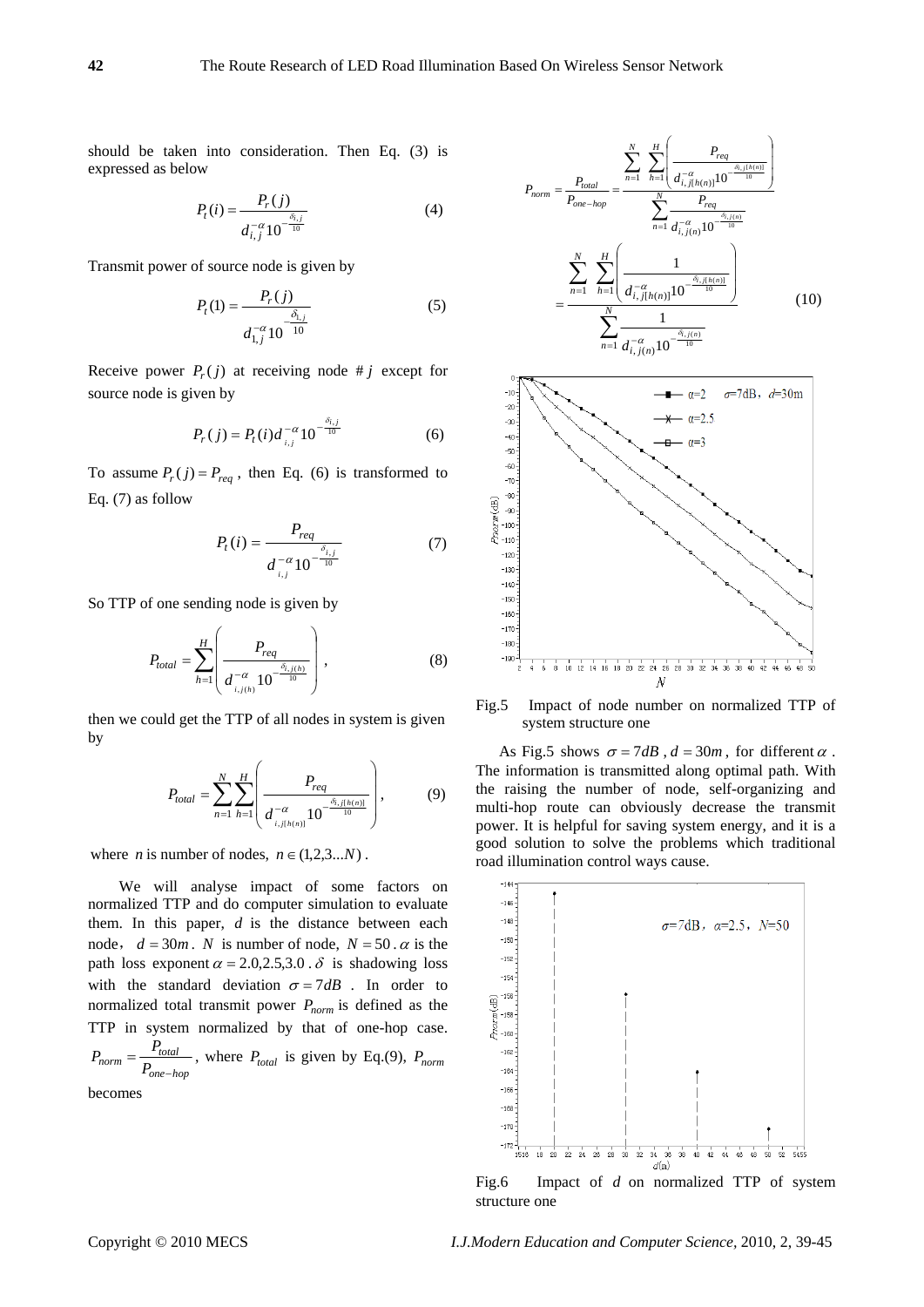As Fig.6 shows  $\sigma = 7dB$ ,  $\alpha = 2.5$ ,  $N = 50$ . The information is transmitted along optimal path. We enlarge *d* step by step. Self-organizing and multi-hop route can obviously decrease the transmit power. WSN technology could save transmit power.



Fig.7 Impact of  $\alpha$  on normalized TTP of system structure one

As Fig.7 shows  $\sigma = 7dB$ ,  $d = 30m$ ,  $N = 50$ . On the one hand, WSN has obvious effect to conquer the harsh environment when the shadowing is serious. On the other hand, WSN could significantly reduce TTP while  $\alpha$ becomes larger. On the other hand, the WSN has strong ability to be adapted in the bad environment.

## ■B. TTP based on system structure two

Secondly, we'll analyze the transmission power of WSN in LED illumination area based on of system structure two.

For receiving node  $\# j$ , the receive power is given by (3),

 Due to close distance and straight path between one node and the other node, we assume that Eq. (3) is electromagnetic large scale model. We could neglect the multipath fading. However, trees shadowing should be taken into consideration. Then. Transmit power of source node is given by

$$
P_t(1) = \frac{P_r(j)}{d_{1,j}^{-\alpha} 10^{-\frac{\delta_{1,j}}{10}}}
$$
\n(11)

To assume  $P_r(j) = P_{req}$ , Receive power  $P_r(j)$  at receiving node  $\# j$  except for source node is given by

$$
P_t(i) = \frac{P_{req}}{d_{i,j}^{-\alpha} 10^{-\frac{\delta_{i,j}}{10}}}
$$
(12)

So TTP of single sending node is given by

$$
f_{\rm{max}}
$$

 $P_{total\_Single} = \sum_{h=1}^{\infty} \left( \frac{P_{req}}{d \frac{a}{1} \left( 10^{-\frac{\delta_{i,j(h)}}{10}} \right)} \right)$ ⎟ ⎟ ⎠  $\setminus$  $\Big\}$  $\mathsf I$ ⎝  $\sqrt{2}$ = *H h req total*  $\frac{1}{h}$  *Single*  $\frac{1}{h}$   $\left\{ \frac{d}{d} \int_{i,j(h)}^{a} 10^{-\frac{\delta_{i,j(l)}}{10}}$ *P P* 1  $\mathcal{L} = \frac{\text{Single}}{d}$   $\mathcal{L} = \frac{\delta_{i,j(h)}}{10}$  $\frac{1}{\alpha}$   $10^{-\frac{\delta}{\alpha}}$  $(13)$  $h \in (1, 2, 3...H)$ .

Then, for one group, TTP of one group is given by

$$
P_{total\_Group} = \sum_{n=1}^{N-1} \sum_{h=1}^{H} \left( \frac{P_{req}}{d_{i,j_{[h(n)]}}^{-\alpha} 10^{-\frac{\delta_{i,j_{[h(n)]}}}{10}}} \right), \qquad (14)
$$

*N* is number of node in one group,  $N \in \{1, 2, 3, ...\}$ .

For whole system, TTP of system is given by If M mod  $N = 0$ ,

$$
P_{total} = G_{(g)} \times \sum_{n=1}^{N-1} \sum_{h=1}^{H} \left( \frac{P_{req}}{d_{i, j_{h(n),g}}} \right) + \left( G_{(g)} \times \left( \frac{P_{req}}{\left( \frac{Nd}{2} \right)_{i, j_{h(n),g}}} \right)
$$
\nIf M mod N  $\neq 0$ ,\n
$$
P'_{total} = (G_{(g)} - 1) \times \sum_{n=1}^{N-1} \sum_{h=1}^{H} \left( \frac{P_{req}}{d_{i, j_{h(n),g}}} \right) + \left( \sum_{n=1}^{N-1} \sum_{h=1}^{H} \left( \frac{P_{req}}{d_{i, j_{h(n),g}}} \right) \right)
$$
\n
$$
+ \left( (G_{(g)} - 1) \times \left( \frac{P_{req}}{\left( \frac{Nd}{2} \right)_{i, j_{h(n),g}}} \right) \right) + \left( \sum_{n=1}^{N-1} \sum_{h=1}^{H} \left( \frac{P_{req}}{d_{i, j_{h(n),g}}} \right) \right)
$$
\n
$$
+ \left( (G_{(g)} - 1) \times \left( \frac{P_{req}}{\left( \frac{Nd}{2} \right)_{i, j_{h(n),g}}} \right) \right) - \sum_{n=1}^{N-1} \sum_{h=1}^{H} \left( \frac{P_{req}}{\left( \frac{(N + (M \mod N))d}{2} \right)_{i, j_{h(n),g}}} \right) - \sum_{n=1}^{N-1} \sum_{h=1}^{M} \left( \frac{P_{req}}{\left( \frac{(N + (M \mod N))d}{2} \right)_{i, j_{h(n),g}}} \right) - \sum_{n=1}^{N-1} \sum_{h=1}^{M} \left( \frac{P_{req}}{\left( \frac{(N + (M \mod N))d}{2} \right)_{i, j_{h(n),g}}} \right)
$$

## *G* is the number of grouping,  $G \geq 4$  and *G* is even.

Then we will analyse impact of some factors on normalized TTP and do computer simulation to evaluate them. In this paper,  $M = 50$ , *d* is the distance between each node( $d = 30m$ ), *N* is number of node in one group,  $\alpha$  is the path loss exponent( $\alpha = 2.0, 2.5, 3.0$ ),  $\delta$  is shadowing loss with the standard deviation( $\sigma = 2, 4, 6$ *dB*). In order to normalized total transmit power  $P_{norm}$  is defined as the TTP in system normalized by that of one-Hop case *one Hop*  $P_{norm} = \frac{I_{total}}{P_{one-H}}$  $P_{norm} = \frac{P_{p}}{P_{p}}$ −  $=\frac{I_{total}}{I_{total}}$  or

$$
P_{norm} = \frac{P_{total}}{P_{one\_Hop}}
$$
, where  $P_{total}$  and  $P_{total}$  are given by  
Eq.(15),  $P_{norm}$  becomes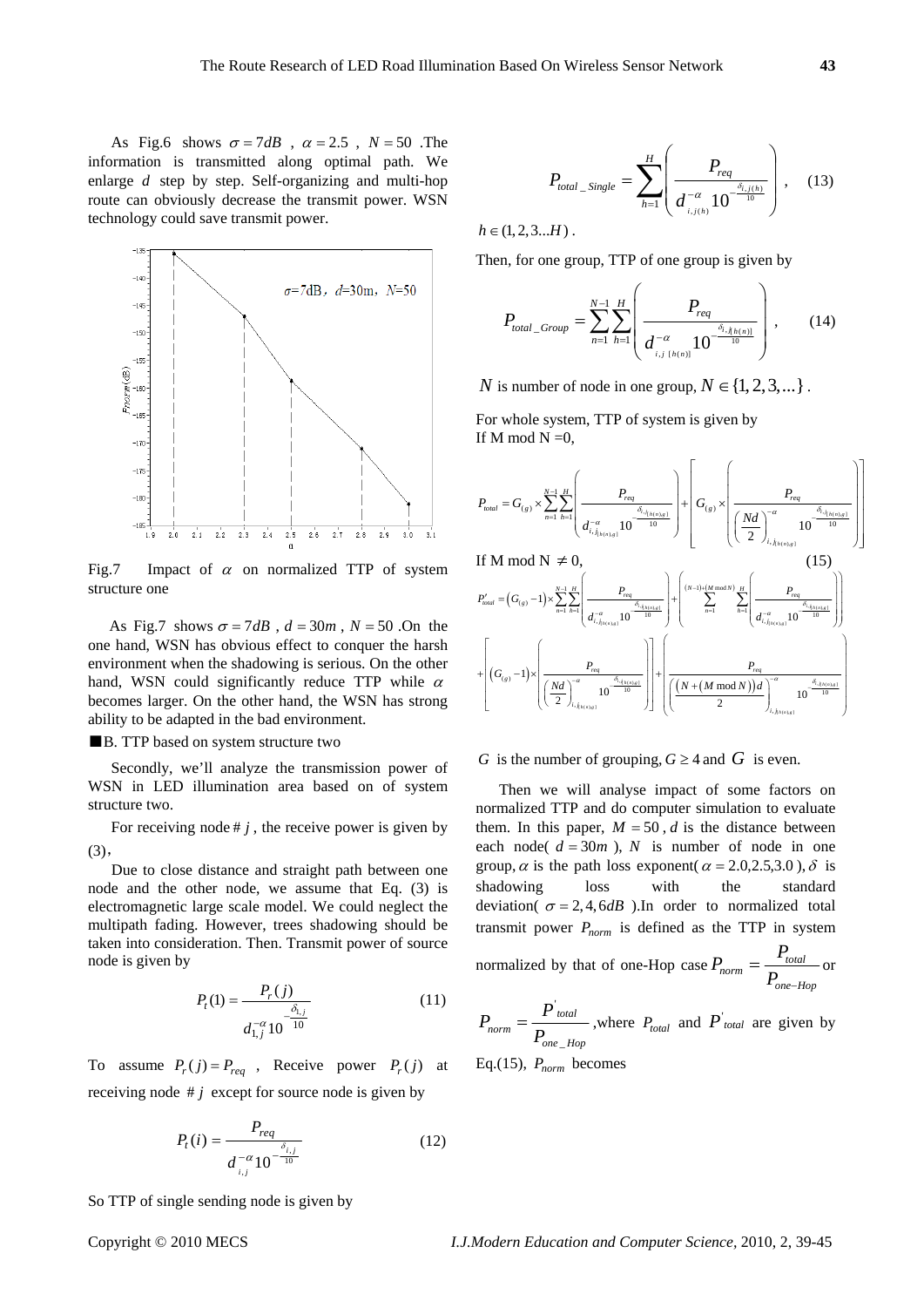$$
P_{norm} = \begin{cases} \frac{P_{total}}{P_{one\_Hop}} = \frac{P_{total}}{\sum_{n=1}^{N} \frac{P_{req}}{d_{i,j_{(n)}}^{-\alpha} \cdot 10^{-\frac{\delta_{i,j_{(n)}}}{10}}}}, \text{if } M \mod N = 0\\ \frac{P_{total}'}{P_{one\_Hop}} = \frac{P_{total}'}{\sum_{n=1}^{N} \frac{P_{req}}{d_{i,j_{(n)}}^{-\alpha} \cdot 10^{-\frac{\delta_{i,j_{(n)}}}{10}}}}, \text{if } M \mod N \neq 0 \end{cases} \tag{16}
$$

In order to show the advantage or disadvantage of route from this paper, we show the other route for comparison. If information collected by CN is transmitted to CP with multi-hop route directly. The *P norm* is given by

$$
P'_{norm} = \frac{P_{total\_Multi}}{P_{one\_Hop}} = \frac{\sum_{n=1}^{N} \sum_{h=1}^{H} \left( \frac{P_{req}}{d_{i,j[h(n)]}^{-\alpha} 10^{-\frac{\delta_{i,j[h(n)]}}{10}} \right)}{\sum_{n=1}^{N} \frac{P_{req}}{d_{i,j(n)}^{-\alpha} 10^{-\frac{\delta_{i,j(n)}}{10}}}} (17)
$$



Fig.8 Impact of *N* on normalized TTP of system structure two

As Fig.8 shows  $M = 50$  ,  $\sigma = 4dB$  $\alpha = 2$ ,  $d = 30m$ , for different *N* .The information is transmitted along route. With the decreasing the number of node in one group, grouping and multi-hop route can obviously decrease the transmit power. It is helpful for saving system energy, and it is a good solution to solve the problems which traditional road illumination control ways cause.



Fig.9 Impact of  $\sigma$  on normalized TTP of system structure two

As Fig.9 shows  $M = 50$ ,  $\alpha = 2$ ,  $d = 30m$ , for different  $\sigma$  and *N*. We enlarge parameters step by step. WSN has obvious effect to conquer the harsh environment when the shadowing is serious. That's to say, WSN has strong ability to be adapted in the bad environment. WSN technology could save transmit power.



 Fig.10 Impact of *G* on normalized TTP of system structure two

As Fig.10 shows  $M = 50$ ,  $\sigma = 4dB$ ,  $\alpha = 2$ ,  $d = 30m$ . We change *G* step by step. With the raising the number of grouping, WSN could reduce energy significantly. So, if we increase *G* or decrease *N* , it is helpful for saving energy.

#### V.CONCLUSIONS

In this paper, we utilize WSN technology to control LED road illumination intellectually. Especially, we draw two system constructions, route construction process, analyze of TTP based on different route in illumination